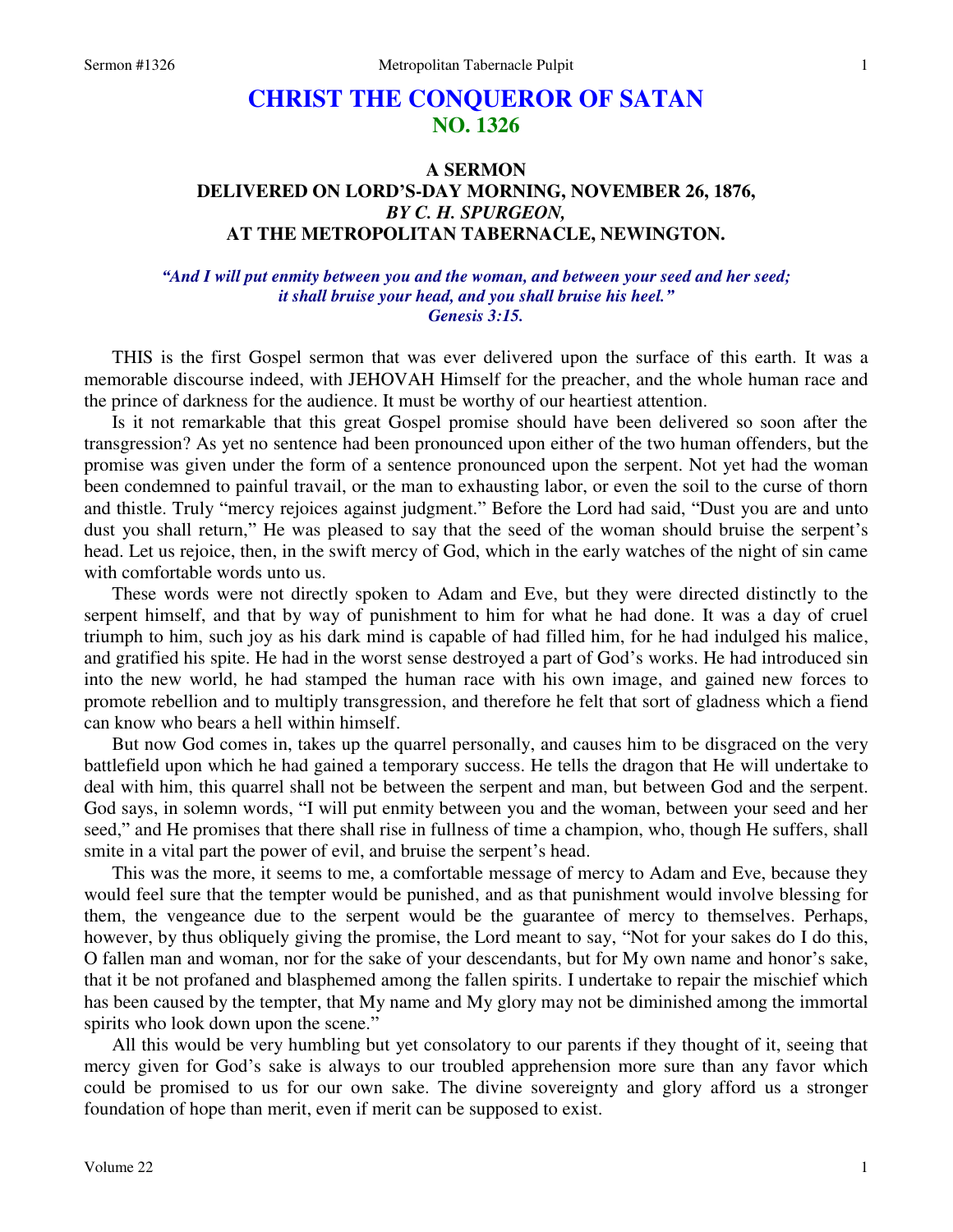Now we must note concerning this first Gospel sermon that on it the earliest believers stayed themselves. This was all that Adam had by way of revelation, and all that Abel had received. This one lone star shone in Abel's sky, he looked up to it and he believed. By its light he spelt out "sacrifice," and therefore he brought of the firstlings of his flock and laid them upon the altar, and proved in his own person how the seed of the serpent hated the seed of the woman, for his brother slew him for his testimony.

 Although Enoch the seventh from Adam prophesied concerning the second advent, yet he does not appear to have uttered anything new concerning the first coming, so that still this one promise remained as man's sole word of hope. The torch which flamed within the gates of Eden just before man was driven forth lit up the world to all believers until the Lord was pleased to give more light, and to renew and enlarge the revelation of His covenant, when He spoke to His servant Noah. Those hoary fathers who lived before the flood rejoiced in the mysterious language of our text, and resting on it, they died in faith.

 Nor, brethren, must you think it a slender revelation, for, if you attentively consider, it is wonderfully full of meaning. If it had been on my heart to handle it doctrinally this morning, I think I could have shown you that it contains all the Gospel. There lie within it, as an oak lies within an acorn, all the great truths which make up the Gospel of Christ. Observe that here is the grand mystery of the incarnation. Christ is that seed of the woman who is here spoken of, and there is a hint not darkly given as to how that incarnation would be effected.

 Jesus was not born after the ordinary manner of the sons of men. Mary was overshadowed of the Holy Ghost, and "the holy thing" which was born of her was as to His humanity the seed of the woman only, as it is written, "Behold a virgin shall conceive and bear a son, and they shall call His name Immanuel." The promise plainly teaches that the deliverer would be born of a woman, and carefully viewed, it also foreshadows the divine method of the Redeemer's conception and birth. So also is the doctrine of the two seeds plainly taught here—"I will put enmity between you and the woman, between your seed and her seed."

 There was evidently to be in the world a seed of the woman on God's side against the serpent, and a seed of the serpent that should always be upon the evil side even as it is to this day. The church of God and the synagogue of Satan both exist. We see an Abel and a Cain, an Isaac and an Ishmael, a Jacob and an Esau, those that are born after the flesh, being the children of their father the devil, for his works they do, but those that are born again—being born after the Spirit, after the power of the life of Christ, are thus in Christ Jesus the seed of the woman, and contend earnestly against the dragon and his seed.

 Here, too, the great fact of the sufferings of Christ is clearly foretold—"You shall bruise his heel." Within the compass of those words we find the whole story of our Lord's sorrows from Bethlehem to Calvary. "It shall bruise your head," there is the breaking of Satan's regal power, there is the clearing away of sin, there is the destruction of death by resurrection, there is the leading of captivity captive in the ascension, there is the victory of truth in the world through the descent of the Spirit, and there is the latter-day glory in which Satan shall be bound, and there is, lastly, the casting of the evil one and all his followers into the lake of fire.

 The conflict and the conquest are both in the compass of these few fruitful words. They may not have been fully understood by those who first heard them, but to us they are now full of light. The text at first looks like a flint, hard and cold, but sparks fly from it plentifully, for hidden fires of infinite love and grace lie concealed within. Over this promise of a gracious God we ought to exceedingly rejoice.

 We do not know what our first parents understood by it, but we may be certain that they gathered a great amount of comfort from it. They must have understood that they were not then and there to be destroyed, because the Lord had spoken of a "seed." They would argue that it must be needful that Eve should live if there should be a seed from her. They understood, too, that if that seed was to overcome the serpent and bruise his head, it must augur good to themselves, they could not fail to see that there was some great, some mysterious benefit to be conferred upon them by the victory which their seed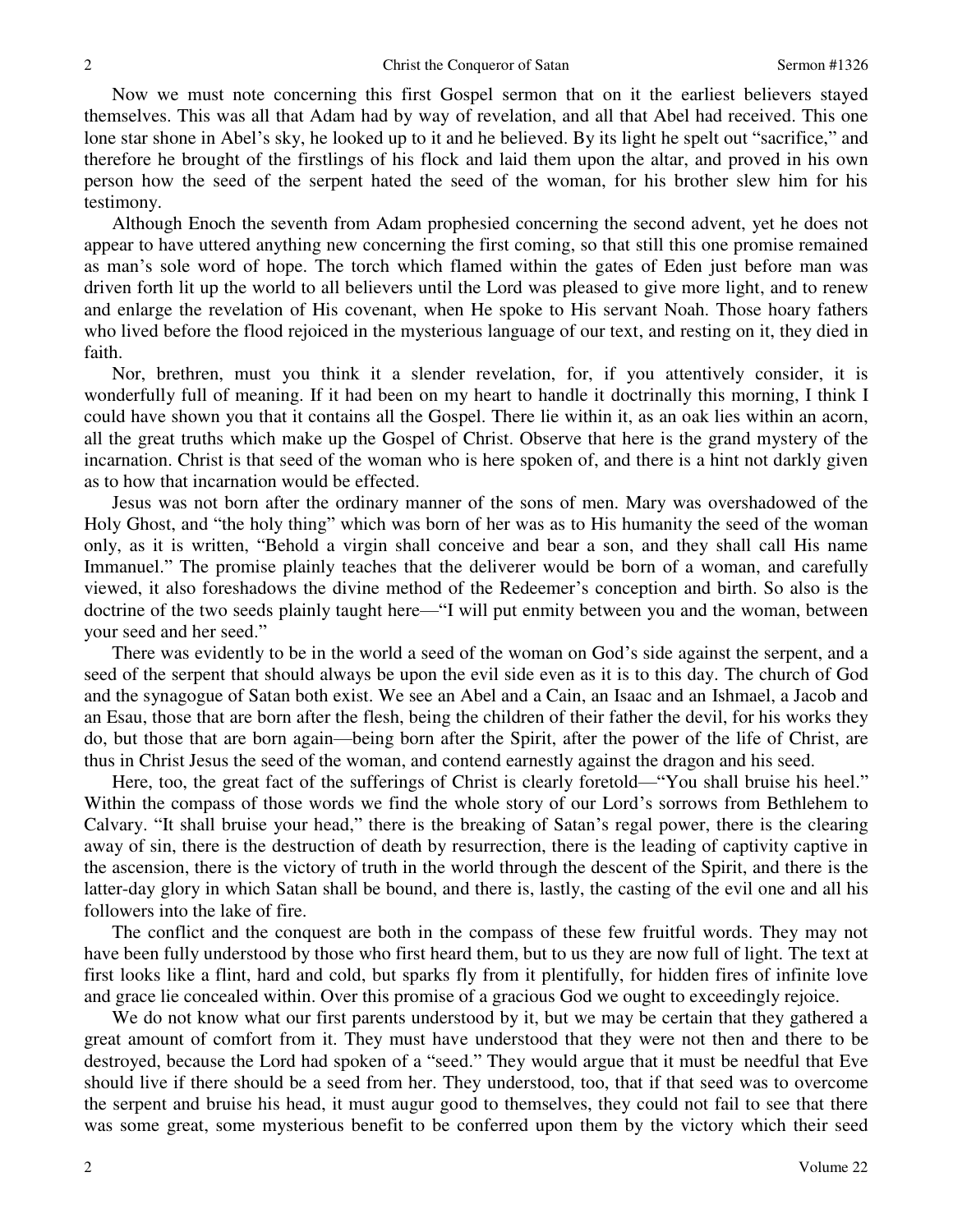would achieve over the instigator of their ruin. They went on in faith upon this, and were comforted in travail and in toil, and I doubt not both Adam and his wife in the faith thereof entered into everlasting rest.

 This morning I intend to handle this text in three ways. First, we shall notice *its facts,* secondly, we shall consider *the experience within the heart of each believer which tallies to those facts,* and then, thirdly, *the encouragement* which the text and its connection as a whole afford to us.

#### **I.** THE FACTS.

 The facts are four, and I call your earnest attention to them. The first is *enmity was excited*. The text begins, "I will put enmity between you and the woman." They had been very friendly, the woman and the serpent had conversed together. She thought at the time that the serpent was her friend, and she was so much his friend that she took his advice in the teeth of God's precept, and was willing to believe bad things of the great Creator because this wicked, crafty serpent insinuated the same.

 Now, at the moment when God spoke, that friendship between the woman and the serpent had already in a measure come to an end, for she had accused the serpent to God, and said, "The serpent beguiled me, and I did eat." So far, so good. The friendship of sinners does not last long, they have already begun to quarrel, and now the Lord comes in and graciously takes advantage of the quarrel which had commenced, and says, "I will carry this disagreement a great deal further, I will put enmity between you and the woman." Satan counted on man's descendants being his confederates, but God would break up this covenant with hell, and raise up a seed which should war against the Satanic power.

 Thus we have here God's first declaration that He will set up a rival kingdom to oppose the tyranny of sin and Satan, that He will create in the hearts of a chosen seed an enmity against evil, so that they shall fight against it, and with many a struggle and pain shall overcome the prince of darkness. The divine Spirit has abundantly achieved this plan and purpose of the Lord, combating the fallen angel by a glorious man, making man to be Satan's foe and conqueror. Henceforth the woman was to hate the evil one, and I do not doubt but what she did so. She had abundant cause for so doing, and as often as she thought of him it would be with infinite regret that she could have listened to his malicious and deceitful talk.

 The woman's seed has also evermore had enmity against the evil one. I mean not the carnal seed, for Paul tells us, "They which are the children of the flesh, these are not the children of God: but the children of the promise are counted for the seed." The carnal seed of the man and the woman are not meant, but the spiritual seed, even Christ Jesus and those who are in Him. Wherever you meet these, they hate the serpent with a perfect hatred. We would if we could destroy from our souls every work of Satan, and out of this poor afflicted world of ours we would root up every evil which he has planted. That seed of the woman, that glorious *One*—for He speaks not of seeds as of many but of seed that is one—you know how He abhorred the devil and all his devices.

 There was enmity between Christ and Satan, for He came to destroy the works of the devil and to deliver those who are under bondage to him. For that purpose was He born, for that purpose did He live, for that purpose did He die, for that purpose He has gone into the glory, and for that purpose He will come again, that everywhere He may find out His adversary and utterly destroy him and his works from amongst the sons of men. This putting of the enmity between the two seeds was the commencement of the plan of mercy, the first act in the program of grace. Of the woman's seed it was henceforth said, "You love righteousness, and hate wickedness: therefore God, your God, has anointed you with the oil of gladness above your fellows."

 Then comes the second prophecy, which has also turned into a fact, namely *the coming of the champion*. The seed of the woman by promise is to champion the cause, and oppose the dragon. That seed is the Lord Jesus Christ. The prophet Micah said, "But you, Bethlehem Ephratah; though you be little among the thousands of Judah, yet out of you shall He come forth unto me that is to be ruler in Israel; whose goings forth have been from of old, from everlasting. Therefore will He give them up, until the time that she which travails has brought forth."

3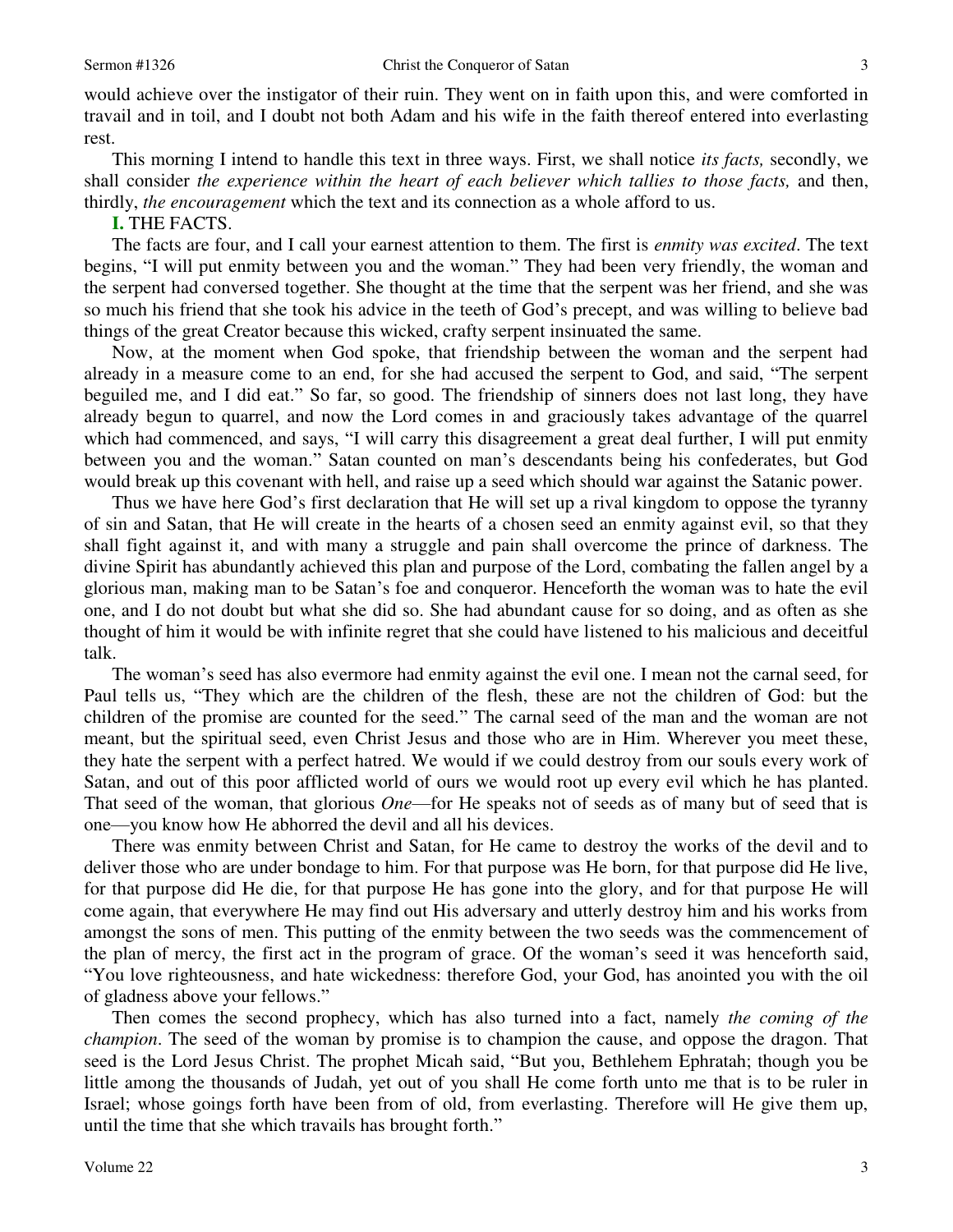To none other than the babe which was born in Bethlehem of the blessed Virgin can the words of prophecy refer. She it was who did conceive and bear a son, and it is concerning her son that we sing, "Unto us a child is born, unto us a son is given . . . and his name shall be called Wonderful, Counselor, The Mighty God, The Everlasting Father, The Prince of Peace."

 On the memorable night at Bethlehem, when angels sang in heaven, the seed of the woman appeared, and as soon as ever He saw the light the old serpent, the devil, entered into the heart of Herod if possible to slay Him, but the Father preserved Him, and suffered none to lay hands on Him. As soon as He publicly came forward upon the stage of action, thirty years after, Satan met Him foot to foot. You know the story of the temptation in the wilderness, and how there the woman's seed fought with him who was a liar from the beginning. The devil assailed Him thrice with all the artillery of flattery, malice, craft and falsehood, but the peerless champion stood unwounded, and chased His foe from the field.

 Then our Lord set up His kingdom, and called one and another unto Him, and carried the war into the enemy's country. In many places He cast out devils. He spoke to the wicked and unclean spirit and said, "I charge you come out of him," and the demon was expelled. Legions of devils flew before Him, they sought to hide themselves in swine to escape from the terror of His presence. "Are you come to torment us before our time?" was their cry when the wonder-working Christ dislodged them from the bodies which they tormented. Yea, and He made His own disciples mighty against the evil one, for in His name they cast out devils, till Jesus said, "I beheld Satan as lightning fall from heaven."

 Then there came a second personal conflict, for I take it that Gethsemane's sorrows were to a great degree caused by a personal assault of Satan, for our Master said, "This is your hour, and the power of darkness." He said also, "The Prince of this world comes." What a struggle it was. Though Satan had nothing in Christ, yet did he seek if possible to lead Him away from completing His great sacrifice, and there did our Master sweat as it were great drops of blood, falling to the ground, in the agony which it cost Him to contend with the fiend. Then it was that our Champion began the last fight of all and won it to the bruising of the serpent's head. Nor did He end till He had spoiled principalities and powers and made a show of them openly—

> *"Now is the hour of darkness past, Christ has assumed His reigning power; Behold the great accuser cast Down from his seat to reign no more."*

 The conflict our glorious Lord continues in His seed. We preach Christ crucified, and every sermon shakes the gates of hell. We bring sinners to Jesus by the Spirit's power, and every convert is a stone torn down from the wall of Satan's mighty castle. Yea, and the day shall come when everywhere the evil one shall be overcome, and the words of John in Revelation shall be fulfilled. "And the great dragon was cast out, that old serpent, called the Devil, and Satan, which deceives the whole world: he was cast out into the earth, and his angels were cast out with him. And I heard a loud voice saying in heaven, Now is come salvation, and strength, and the kingdom of our God, and the power of his Christ: for the accuser of our brethren is cast down, which accused them before our God day and night."

 Thus did the Lord God in the words of our text promise a champion who should be the seed of the woman, between whom and Satan there should be war forever and ever, that champion has come, the man-child has been born, and though the dragon is wroth with the woman, and makes war with the remnant of her seed which keep the testimony of Jesus Christ, yet the battle is the Lord's, and the victory falls unto Him whose name is Faithful and True, who in righteousness does judge and make war.

 The third fact which comes out in the text, though not quite in that order, is that *our Champion's heel should be bruised*. Do you need that I explain this? You know how all His life long His heel, that is, His lower part, His human nature, was perpetually being made to suffer. He carried our sicknesses and sorrows. But the bruising came mainly when both in body and in mind His whole human nature was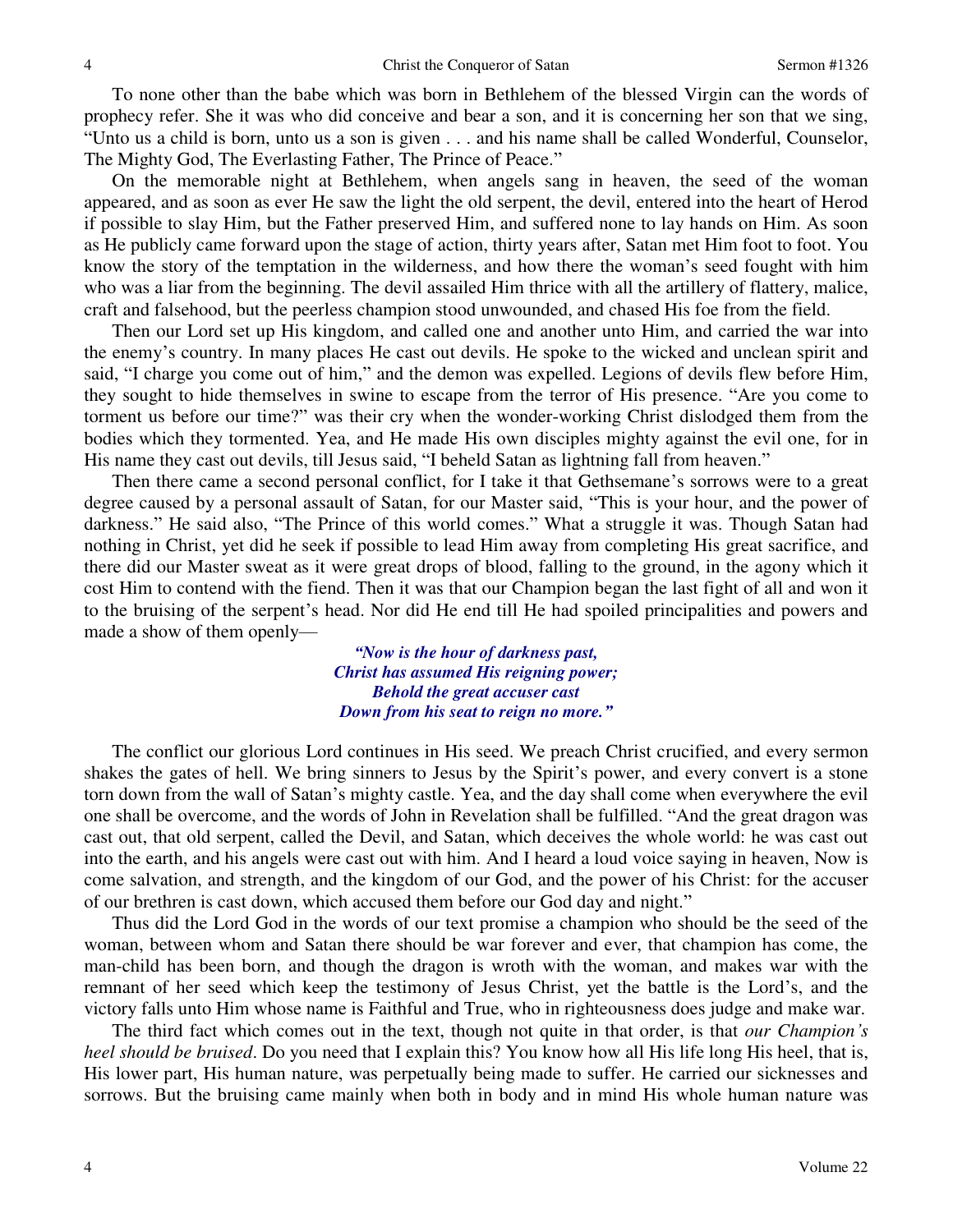5

made to agonize, when His soul was exceeding sorrowful even unto death, and His enemies pierced His hands and His feet, and He endured the shame and pain of death by crucifixion.

 Look at your Master and your King upon the cross, all distained with blood and dust! There was His heel most cruelly bruised. When they take down that precious body and wrap it in fair white linen and in spices, and lay it in Joseph's tomb, they weep as they handle that casket in which the Deity had dwelt, for there again Satan had bruised His heel. It was not merely that God had bruised Him, "though it pleased the Father to bruise Him," but the devil had let loose Herod, and Pilate, and Caiaphas, and the Jews, and the Romans, all of them his tools, upon Him whom he knew to be the Christ, so that He was bruised of the old serpent. That is all, however! It is only His heel, not His head which is bruised!

 For lo, the Champion rises again, the bruise was not mortal nor continual. Though He dies, yet so brief is the interval in which He slumbers in the tomb that His holy body has not see corruption, and He comes forth perfect and lovely in His manhood, rising from His grave as from a refreshing sleep after so long a day of unresting toil! Oh the triumph of that hour! As Jacob only halted on his thigh when he overcame the angel, so did Jesus only retain a scar on His heel, and that He bears to the skies as His glory and beauty. Before the throne He looks like a lamb that has been slain, but in the power of an endless life He lives unto God.

 Then comes the fourth fact, namely, that while His heel was being bruised, *He was to bruise the serpent's head*. The figure represents the dragon as inflicting an injury upon the champion's heel, but at the same moment the Champion Himself with that heel crushes in the head of the serpent with fatal effect. By His sufferings Christ has overthrown Satan, by the heel that was bruised He has trodden upon the head which devised the bruising—

> *"Lo, by the sons of hell He dies; But as He hangs 'twixt earth and skies, He gives their prince a fatal blow, And triumphs o'er the powers below."*

 Though Satan is not dead, my brethren, I was about to say, would God he were, and though he is not converted, and never will be, nor will the malice of his heart ever be driven from him, yet Christ has so far broken his head that he has missed his mark altogether. He intended to make the human race the captives of his power, but they are redeemed from his iron yoke. God has delivered many of them, and the day shall come when He will cleanse the whole earth from the serpent's slimy trail, so that the entire world shall be full of the praises of God. He thought that this world would be the arena of his victory over God and good, instead of which it is already the grandest theater of divine wisdom, love, grace, and power. Even heaven itself is not so resplendent with mercy as the earth is, for here it is the Savior poured out His blood, which cannot be said even of the courts of Paradise above.

 Moreover he thought, no doubt, that when he had led our race astray and brought death upon them, he had effectually marred the Lord's work. He rejoiced that they would all pass under the cold seal of death, and that their bodies would rot in the sepulcher. Had he not spoiled the handiwork of his great Lord? God may make man as a curious creature with intertwisted veins and blood nerves, sinews and muscles, and He may put into his nostrils the breath of life, but "Ah," says Satan, "I have infused a poison into him which will make him return to the dust from which he was taken."

 But now, behold, our Champion, whose heel was bruised has risen from the dead, and given us a pledge that all His followers shall rise from the dead also. Thus is Satan foiled, for death shall not retain a bone, nor a piece of a bone, of one of those who belonged to the woman's seed. At the trump of the archangel from the earth and from the sea they shall arise, and this shall be their shout, "O death, where is your sting? O grave, where is your victory?" Satan, knowing this, feels already that by the resurrection, his head is broken. Glory be to the Christ of God for this!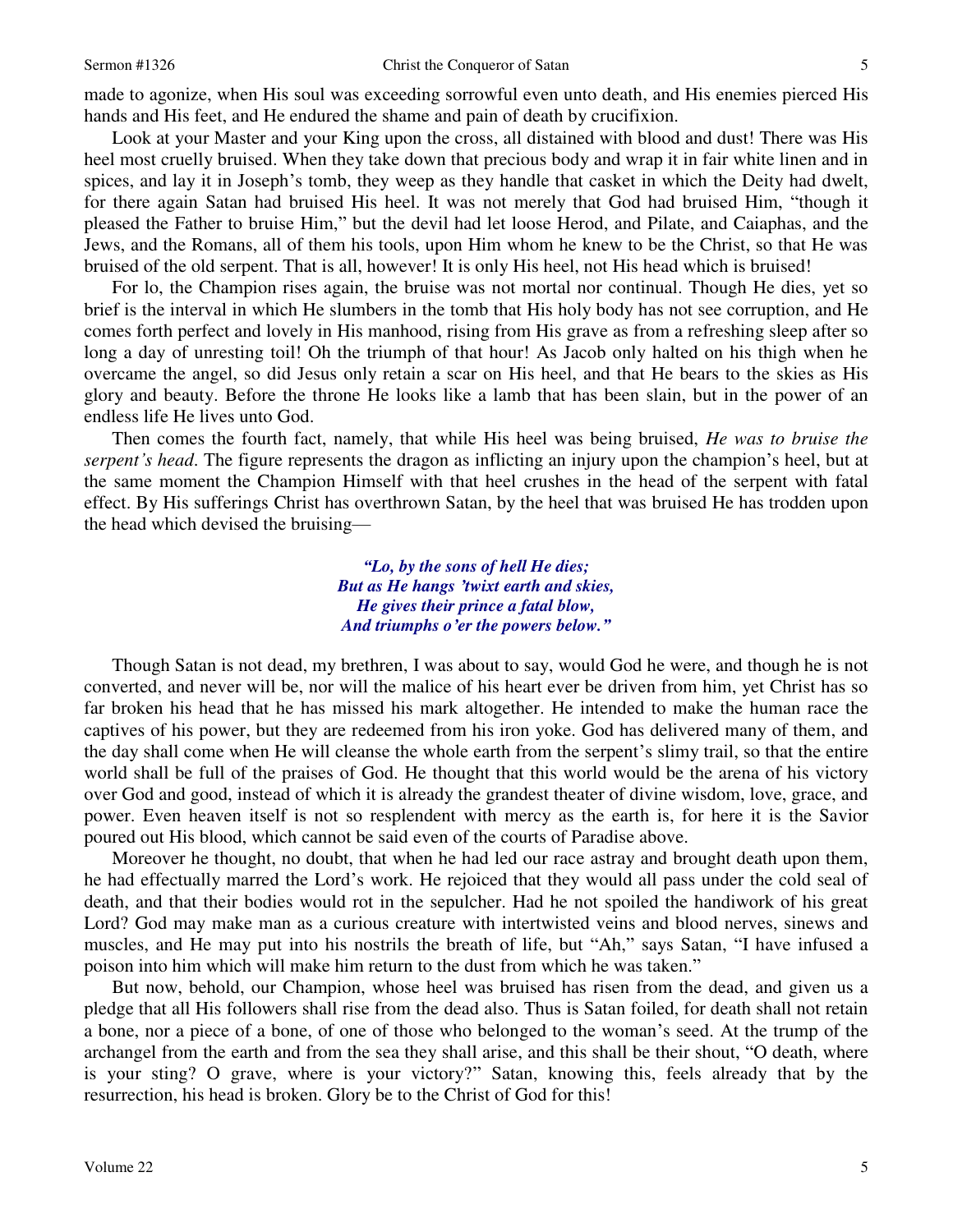In multitudes of other ways the devil has been vanquished by our Lord Jesus, and so shall he ever be till he shall be cast into the lake of fire.

**II.** Let us now view OUR EXPERIENCE AS IT TALLIES WITH THESE FACTS.

 Now, brothers and sisters, we were by nature, as many of us as have been saved, the heirs of wrath even as others. It does not matter how godly our parents were, the first birth brought us no spiritual life, for the promise is not to them which are born of blood, or of the will of the flesh, or of the will of man, but only to those who are born of God. "That which is born of the flesh is flesh," you cannot make it anything else and there it abides, and the flesh, or carnal mind, abides in death, "it is not reconciled to God, neither indeed can be." He who is born into this world but once, and knows nothing of the new birth, must place himself among the seed of the serpent, for only by regeneration can we know ourselves to be the true seed. How does God deal with us who are His called and chosen ones? He means to save us, and how does He work to that end?

 The first thing He does is, He comes to us in mercy, and *puts enmity between us and the serpent*. That is the very first work of grace. There was peace between us and Satan once, when he tempted, we yielded, whatever he taught us we believed, we were his willing slaves. But perhaps you, my brethren, can recollect when first of all you begin to feel uneasy and dissatisfied, the world's pleasures no longer pleased you, all the juice seemed to have been taken out of the apple, and you had nothing left but the hard core, which you could not feed upon at all.

 Then you suddenly perceived that you were living in sin, and you were miserable about it, and though you could not get rid of sin yet you hated it, and sighed over it, and cried and groaned. In your heart of hearts you remained no longer on the side of evil, for you began to cry, "O wretched man that I am, who shall deliver me from the body of this death?" You were already from of old in the covenant of grace ordained to be the woman's seed, and now the decree began to manifest itself in life bestowed upon you and working in you.

 The Lord in infinite mercy dropped the divine life into your soul. You did not know it, but there it was, a spark of the celestial fire, the living and incorruptible seed which abides forever. You began to hate sin, and you groaned under it as under a galling yoke, more and more it burdened you, you could not bear it, you hated the very thought of it. So it was with you, is it so now? Is there still enmity between you and the serpent? Indeed, you are more and more the sworn enemies of evil and you willingly acknowledge it.

*Then came the champion,* that is to say, "Christ was formed in you the hope of glory." You heard of Him and you understood the truth about Him, and it seemed a wonderful thing that He should be your substitute and stand in your room and place and stead, bear your sin and all its curse and punishment, and that He should give His righteousness, yea, and His very self, to you that you might be saved. Ah, then you saw how sin could be overthrown, did you not? As soon as your heart understood Christ then you saw that what the law could not do, in that it was weak through the flesh, Christ was able to accomplish, and that the power of sin and Satan under which you had been in bondage, and which you now loathed, could and would be broken and destroyed because Christ had come into the world to overcome it.

 Next, do you recollect how you were led to see *the bruising of Christ's heel* and to stand in wonder and observe what the enmity of the serpent had wrought in Him? Did you not begin to feel the bruised heel yourself? Did not sin torment you? Did not the very thought of it vex you? Did not your own heart become a plague to you? Did not Satan begin to tempt you? Did he not inject blasphemous thoughts, and urge you on to desperate measures, did he not teach you to doubt the existence of God, and the mercy of God, and the possibility of your salvation, and so on?

 This was his nibbling at your heel. He is still at his old tricks. He worries whom he can't devour with a malicious joy. Did not your worldly friends begin to annoy you? Did they not give you the cold shoulder because they saw something about you so strange and foreign to their tastes? Did they not impute your conduct to fanaticism, pride, obstinacy, bigotry, and the like?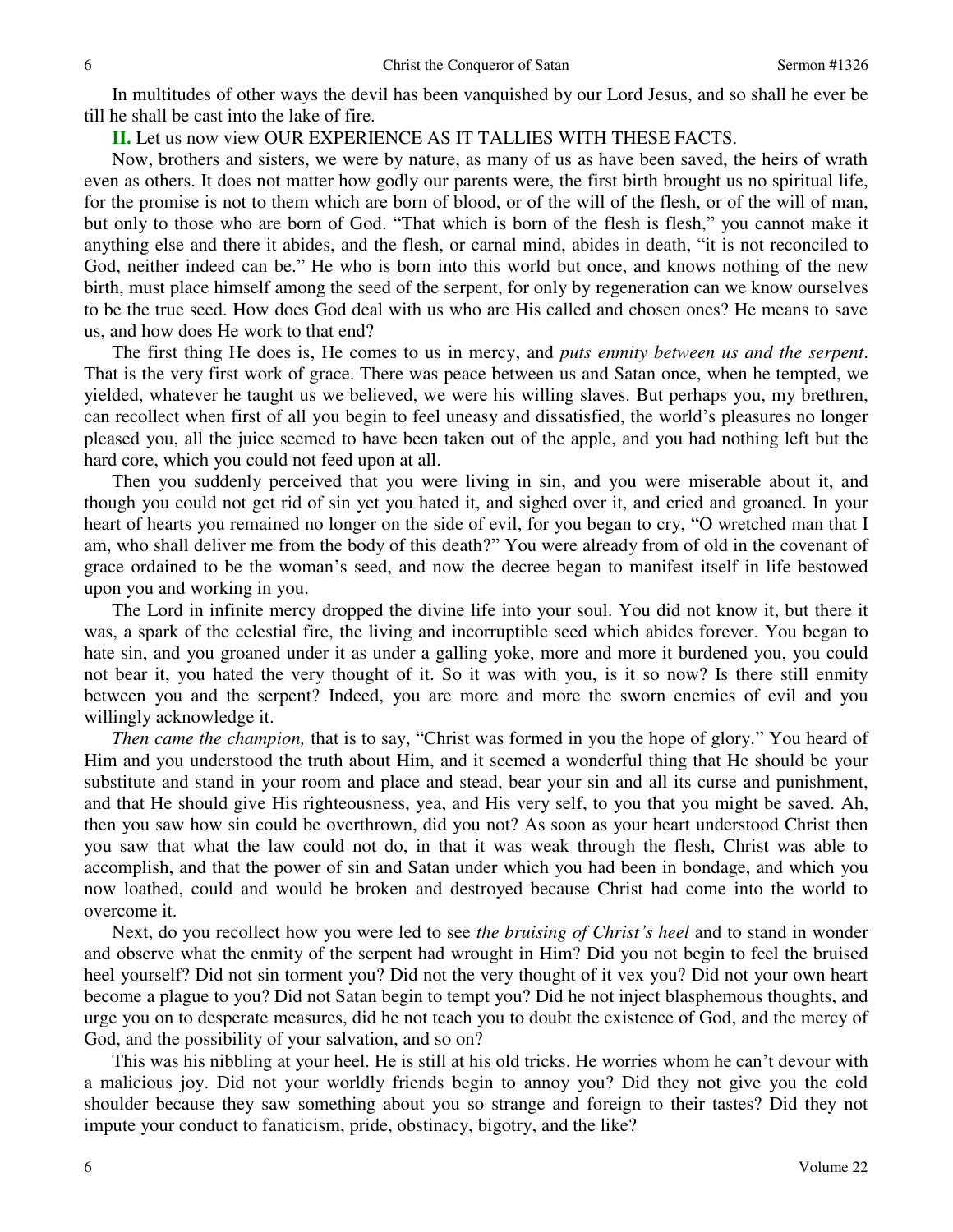Ah, this persecution is the serpent's seed beginning to discover the woman's seed, and to carry on the old war. What does Paul say? "But as then he that was born after the flesh persecuted Him that was born after the Spirit, even so it is now." True godliness is an unnatural and strange thing to them, and they cannot stand it. Though there are no stakes in Smithfield, nor racks in the Tower, yet the enmity of the human heart towards Christ and His seed is just the same, and very often shows itself in "trials of cruel mockings" which to tender hearts are very hard to bear. Well, this is your heel being bruised in sympathy with the bruising of the heel of the glorious seed of the woman.

 But, brethren, do you know something of the other fact, namely, that *we conquer, for the serpent's head is broken in us?* How say you? Is not the power and dominion of sin broken in you? Do you not feel that you cannot sin because you are born of God? Some sins which were masters of you once, do not trouble you now. I have known a man guilty of profane swearing, and from the moment of his conversion he has never had any difficulty in the matter. We have known a man snatched from drunkenness, and the cure by divine grace has been very wonderful and complete.

 We have known persons delivered from unclean living, and they have at once become chaste and pure because Christ has smitten the old dragon such blows that he could not have power over them in that respect. The chosen seed will sin and mourn it, but they are not slaves to sin, their heart goes not after it, they have to say sometimes "the thing I would not that I do," but they are wretched when it is so. They consent with their heart to the law of God that it is good, and they sigh and cry that they may be helped to obey it, for they are no longer under the slavery of sin, the serpent's reigning power and dominion is broken in them.

 It is broken next in this way, that the guilt of sin is gone. The great power of the serpent lies in unpardoned sin. He cries, "I have made you guilty, I brought you under the curse." "No," say we, "we are delivered from the curse and are now blessed, for it is written, 'Blessed is the man whose transgression is forgiven, and whose sin is covered.' We are no longer guilty, for who shall lay anything to the charge of God's elect? Since Christ has justified, who is he that condemns?" Here is a swinging blow for the old dragon's head, such as he never will recover.

 Oftentimes the Lord also grants us to know what it is to overcome temptation, and so to break the head of the fiend. Satan allures us with many baits, he has studied our points well, he knows the weakness of the flesh, but many and many a time, blessed be God, we have foiled him completely to his eternal shame! The devil must have felt himself small that day when he tried to overthrow Job, dragged him down to a dunghill, robbed him of everything, covered him with sores, and yet could not make him yield.

 Job conquered when he cried, "Though he slay me yet will I trust in him." A feeble man had vanquished a devil who could raise the wind and blow down a house, and destroy the family who were feasting in it. Devil as he is, and crowned prince of the power of the air, yet the poor bereaved patriarch sitting on the dunghill and covered with sores, being one of the woman's seed, through the strength of the inner life won the victory over him—

> *"Ye sons of God oppose his rage, Resist, and he'll be gone: Thus did our dearest Lord engage And vanquish him alone."*

 Moreover, dear brethren, we have this hope that the very being of sin in us will be destroyed. The day will come when we shall be without spot or wrinkle, or any such thing, and we shall stand before the throne of God, having suffered no injury whatever from the fall and from all the machinations of Satan, for "they are without fault before the throne of God." What triumph that will be! "The Lord will tread Satan under your feet shortly." When He has made you perfect and free from all sin, as He will do, you will have bruised the serpent's head indeed.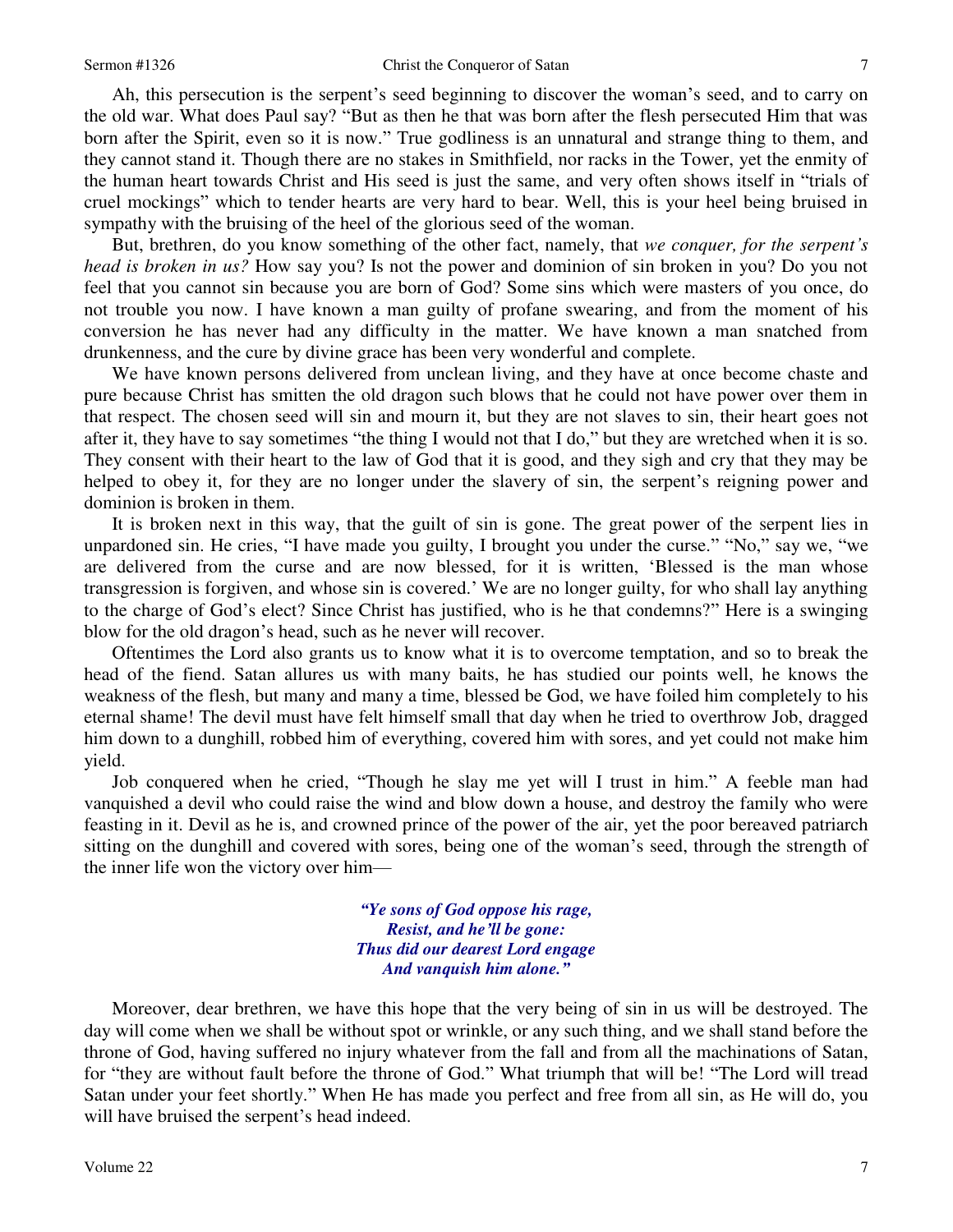And your resurrection, too, when Satan shall see you come up from the grave like one that has been perfumed in a bath of spices, when he shall see you arise in the image of Christ, with the same body which was sown in corruption and weakness raised in incorruption and power, then will he feel an infinite chagrin, and know that his head is bruised by the woman's seed.

 I ought to add that every time any one of us is made useful in saving souls we do as it were repeat the bruising of the serpent's head. When you go, dear sister, among those poor children, and pick them up from the gutters, where they are Satan's prey, where he finds the raw material for thieves and criminals, and when through your means, by the grace of God, the little wanderers become children of the living God, then you in your measure bruise the old serpent's head. I pray you do not spare him.

When we by preaching the Gospel turn sinners from the error of their ways, so that they escape from the power of darkness, again we bruise the serpent's head. Whenever in any shape or way you are blessed to the aiding of the cause of truth and righteousness in the world, you, too, who were once beneath his power, and even now have sometimes to suffer from his nibbling at your heel, you tread upon his head. In all deliverances and victories you overcome, and prove the promise true—"You shall tread upon the lion and adder: the young lion and the dragon shall you trample under feet. Because he has set his love upon me, therefore will I deliver him: I will set him on high, because he has known my name."

**III.** Let us speak awhile upon THE ENCOURAGEMENT which our text and the context yields to us, for it seems to me, to abound.

 I want you, brethren, to exercise faith in the promise and be comforted. The text evidently encouraged Adam very much. I do not think we have attached enough importance to the conduct of Adam after the Lord had spoken to him. Notice the simple but conclusive proof which he gave of his faith. Sometimes an action may be very small and unimportant, and yet, as a straw shows which way the wind blows, it may display at once, if it is thought over, the whole state of the man's mind.

 Adam acted in faith upon what God said, for we read, "And Adam called his wife's name Eve (or Life) because she was the mother of all living" (Gen 3:20). She was not a mother at all, but as the life was to come through her by virtue of the promised seed, Adam marks his full conviction of the truth of the promise though at the time, the woman had borne no children. There stood Adam, fresh from the awful presence of God, what more could He say? He might have said with the prophet, "My flesh trembles for the fear of you," but even then he turns round to his fellow culprit as she stands there trembling too, and he calls her Eve, mother of the life that is yet to be.

 It was grandly spoken by father Adam, it makes him rise in our esteem. Had he been left to himself he would have murmured or at least despaired, but no, his faith in the new promise gave him hope. He uttered no word of repining against the condemnation to till with toil the unthankful ground, nor on Eve's part was there a word of repining over the appointed sorrows of motherhood, they each accepted the well-deserved sentence with the silence which denotes the perfection of their resignation, their only word is full of simple faith. There was no child on whom to set their hopes, nor would the true seed be born for many an age, still Eve is to be the mother of all living, and he calls her so.

 Exercise like faith, my brother, on the far wider revelation which God has given to you, and always extract the utmost comfort from it. Make a point, whenever you receive a promise from God, to get all you can out of it, if you carry out that rule, it is wonderful what comfort you will gain. Some go on the principle of getting as little as possible out of God's Word. I believe that such a plan is the proper way with a man's word, always understand it at the minimum, because that is what he means, but God's Word is to be understood at the maximum, for He will do exceeding abundantly above what you ask or even think.

 Notice by way of further encouragement that we may regard our reception of Christ's righteousness as an installment of the final overthrow of the devil. The twenty-first verse says, "Unto Adam also and to his wife did the Lord God make coats of skins, and clothed them." A very condescending, thoughtful, and instructive deed of divine love! God heard what Adam said to his wife, and saw that he was a believer, and so He comes and gives Him the type of the perfect righteousness, which is the believer's portion—He covered him with lasting raiment. No more fig leaves, which were a mere mockery, but a close fitting garment which had been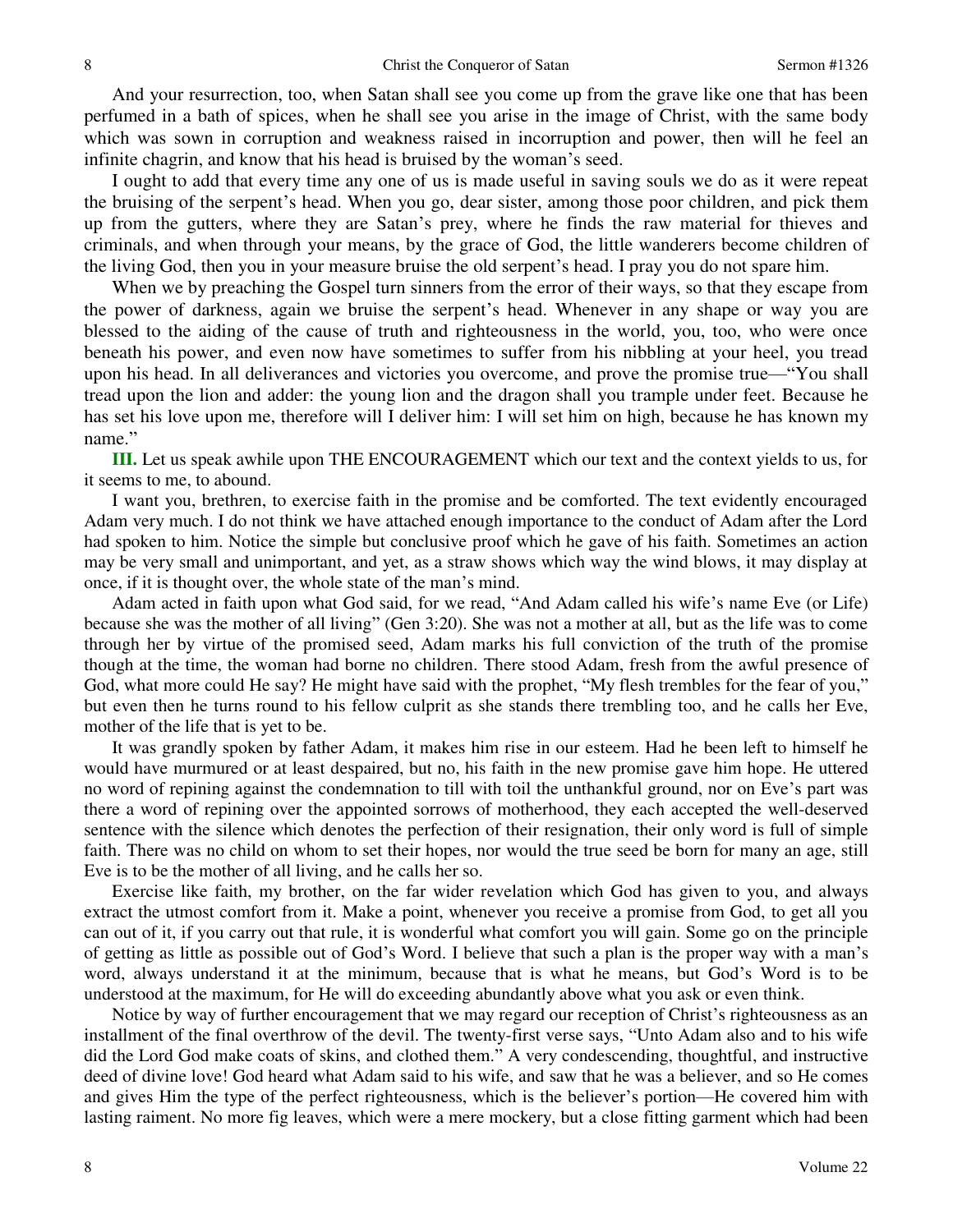procured through the death of a victim, the Lord brings that and puts it on him, and Adam could no more say, "I am naked." How could he, for God had clothed him.

 Now, beloved, let us take out of the promise that is given us concerning our Lord's conquest over the devil this one item and rejoice in it, for Christ has delivered us from the power of the serpent who opened our eyes and told us we were naked, by covering us from head to foot with a righteousness which adorns and protects us, so that we are comfortable in heart, beautiful in the sight of God, and are no more ashamed.

 Next, by way of encouragement in pursuing the Christian life, I would say to young people, expect to be assailed. If you have fallen into trouble through being a Christian, be encouraged by it, do not at all regret or fear it, but rejoice you in that day, and leap for joy, for this is the constant token of the covenant. There is enmity between the seed of the woman and the seed of the serpent still, and if you did not experience any of it you might begin to fear that you were on the wrong side. Now that you smart under the sneer of sarcasm and oppression, rejoice and triumph, for now are you partakers with the glorious seed of the woman in the bruising of His heel.

 Still further encouragement comes from this. Your suffering as a Christian is not brought upon you for your own sake, you are partners with the great seed of the woman, you are confederates with Christ. You must not think the devil cares much about you, the battle is against Christ in you. Why, if you were not in Christ, the devil would never trouble you. When you were without Christ in the world you might have sinned as you like, your relatives and work-mates would not have been at all grieved with you, they would rather have joined you in it, but now the serpent's seed hates Christ in you. This exalts the sufferings of persecution to a position far above all common afflictions.

 I have heard of a woman who was condemned to death in the Marian days, and before her time came to be burned a child was born to her, and she cried out in her sorrow. A wicked adversary, who stood by said, "How will you bear to die for your religion if you make such ado?" "Ah," she said, "Now I suffer in my own person as a woman, but then *I* shall not suffer, but Christ in me." Nor were these idle words, for she bore her martyrdom with exemplary patience, and rose in her chariot of fire in holy triumph to heaven. If Christ be in you, nothing will dismay you, but you will overcome the world, the flesh, and the devil by faith.

 Last of all, let us resist the devil always with this belief, that he has received a broken head. I am inclined to think that Luther's way of laughing at the devil was a very good one, for he is worthy of shame and everlasting contempt. Luther once threw an inkstand at his head when he was tempting him very sorely, and though the act itself appears absurd enough, yet it was a true type of what that great Reformer was all his life long, for the books he wrote were truly a flinging of the inkstand at the head of the fiend.

 That is what we have to do, we are to resist him by all means. Let us do this bravely, and tell him to his teeth that we are not afraid of him. Tell him to recollect his bruised head, which he tries to cover with a crown of pride, or with a popish cowl, or with an infidel doctor's hood. We know him, and see the deadly wound he bears. His power is gone, he is fighting a lost battle, he is contending against omnipotence. He has set himself against the oath of the Father, against the blood of the incarnate Son, against the eternal power and Godhead of the blessed Spirit, all of which are engaged in the defense of the seed of the woman in the day of battle. Therefore, brethren, be steadfast in resisting the evil one, being strong in faith, giving glory to God—

> *"'Tis by Thy blood, immortal Lamb, Thine armies tread the tempter down; 'Tis by Thy word and powerful name They gain the battle and renown.*

*Rejoice ye heavens; let every star Shine with new glories round the sky: Saints, while ye sing the heavenly war, Raise your Deliverer's name on high."*

#### **PORTION OF SCRIPTURE READ BEFORE SERMON—GENESIS 3**